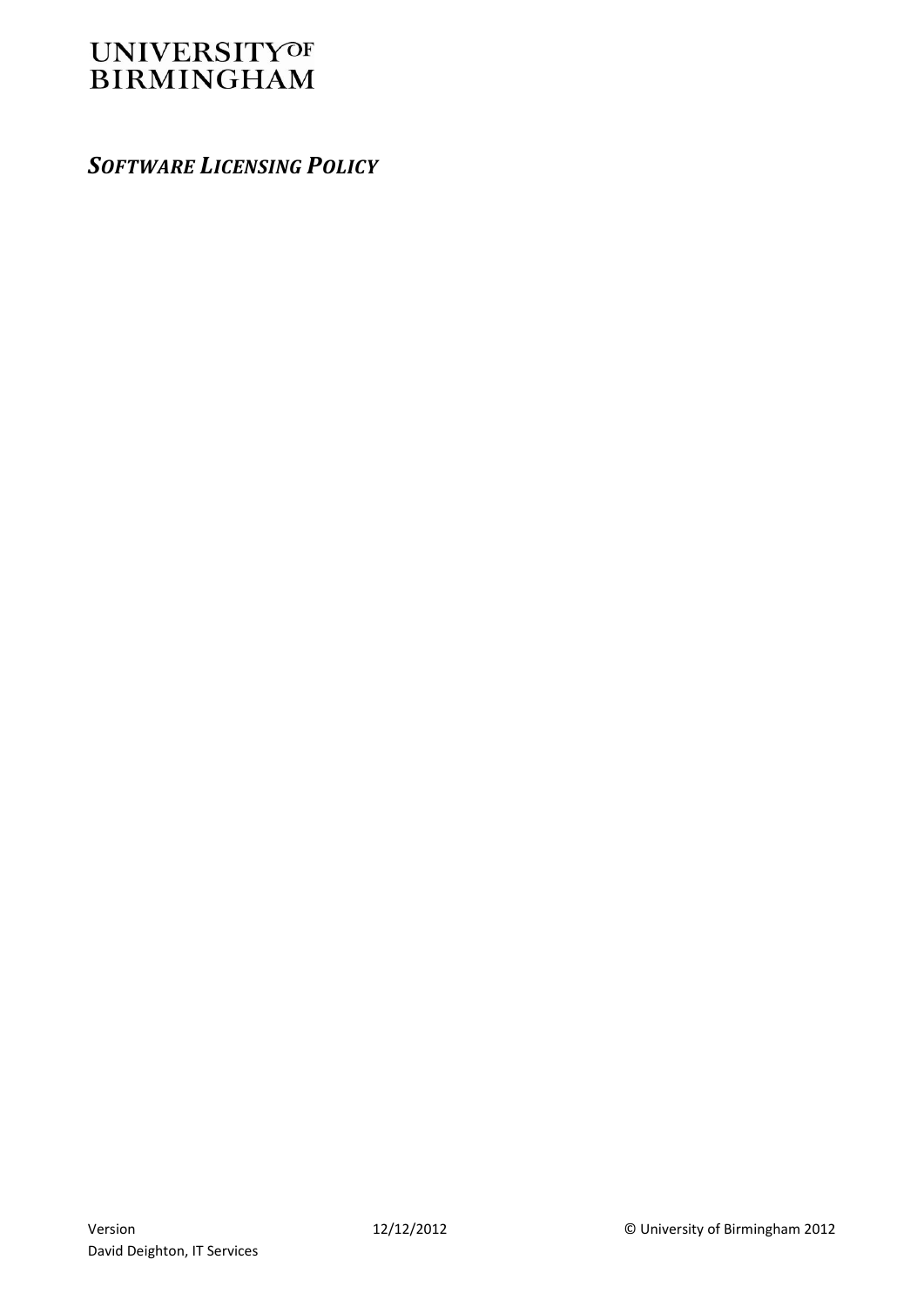# **CONTENTS**

| 1. |      |  |  |
|----|------|--|--|
|    | 1.1  |  |  |
|    | 1.2  |  |  |
|    | 1.3  |  |  |
|    | 1.4  |  |  |
|    | 1.5  |  |  |
|    | 1.6  |  |  |
|    | 1.7  |  |  |
| 2. |      |  |  |
|    | 2.1  |  |  |
|    | 2.2. |  |  |
|    | 2.3  |  |  |
|    |      |  |  |
|    |      |  |  |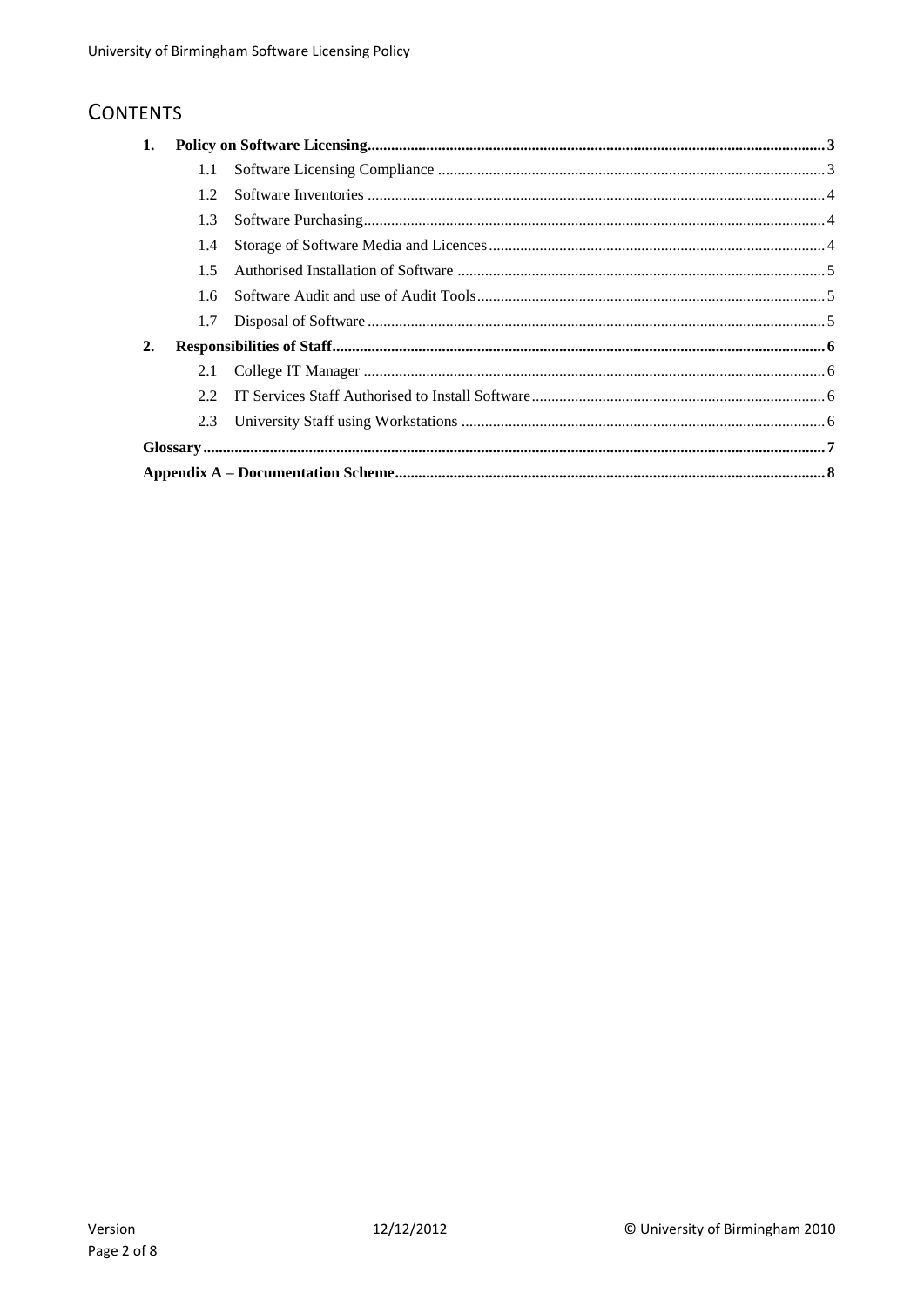### <span id="page-2-0"></span>1. POLICY ON SOFTWARE LICENSING

#### <span id="page-2-1"></span>1.1 SOFTWARE LICENSING COMPLIANCE

- 1.1.1 The scope of this Policy on Software Licensing applies to the following:
	- i. University staff (rather than students)
	- ii. Software on workstations (e.g. PCs, MACs and laptops) as well as servers.
	- iii. Software on workstations in either of the following categories:
		- a. Workstations which belong to the University.
		- b. Workstations which are privately owned, but which are being used for University business and supported by the University.
- 1.1.2 The University has a responsibility to ensure that all software used by members of the University using hardware supplied or supported by the University, is appropriately licensed.
- 1.1.3 Individual users of software applications have a responsibility to ensure that:
	- i. software installed on workstations for which they have some responsibility is licensed.
	- ii. the software is either named on the list of University/College list of approved and supported software, or otherwise use of the software has been agreed with/notified to the College IT Manager (or equivalent manager for Corporate Services).
	- iii. the software is not named on the list of prohibited software maintained at the University/College (or Corporate Services) level.
	- iv. they are complying with the conditions of use of that licence.
- 1.1.4 A central list of supported software approved for use within the University will be maintained by IT Services and College IT Managers, as well as a list of specifically prohibited software (e.g. on security grounds or inappropriate use of University resources). Use of software which may not require a licence, e.g. Freeware or Shareware, may only be used if it is on the list of officially approved software. Usage of approved screensavers will be specified at the College level.
- 1.1.5 Each user must take responsibility (in conjunction with the authoriser and installer) for their own particular use of software, in accordance with the licence terms and End User Licence Agreement.
- 1.1.6 The University's Conditions of Use of Computing and Network Facilities (Section 3) contains the following stipulations concerning use of licensed software – failure to comply with these could constitute a disciplinary offence:
	- i. The University reserves the right for access to be granted to computer audit staff without notice to enable them to check against an inventory of licensed software and hardware. Any unlicensed software or hardware or illicit copies of documentation will be removed by such audit staff and reported to the Director of IT Services, who may initiate disciplinary proceedings."
	- ii. Where software has been electronically downloaded from IT Services computer systems requiring user authentication by means of a username and password, the user must read and comply with the licensing conditions for that software, and the act of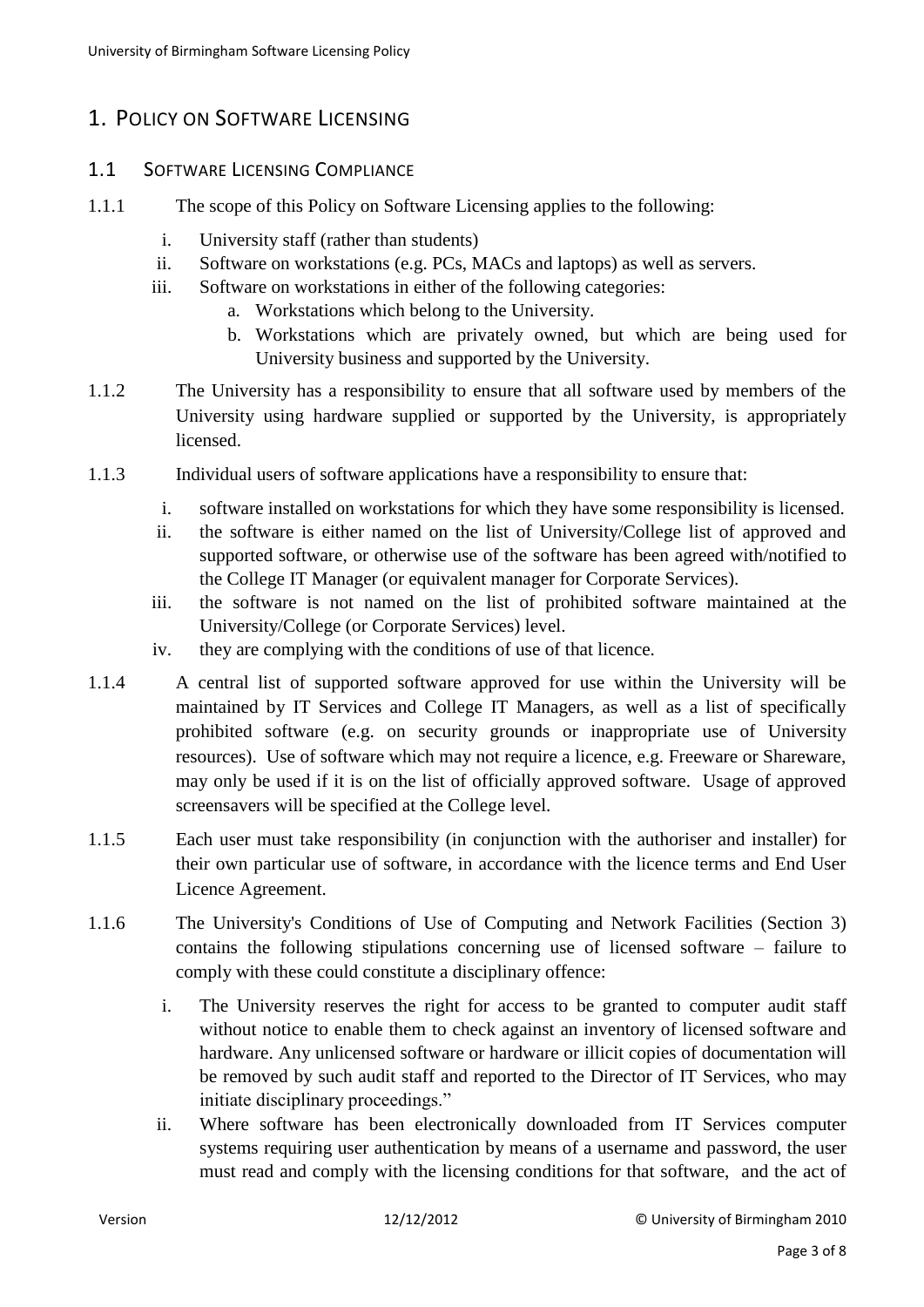downloading indicates acceptance of the licensing conditions pertinent to that software.

- iii. All persons who are licensed to use software or who control access to any computing and/or network resources are obliged to take all reasonable care to prevent the illicit copying and use of software and documentation.
- iv. No one shall introduce on to computer systems any software or other material requiring a licence for which a valid licence is not in place.

#### <span id="page-3-0"></span>1.2 SOFTWARE INVENTORIES

- 1.2.1 A software inventory must be set up and centrally maintained at the College level, with responsibility for this taken by the College IT Manager, and similarly a nominated IT Services manager being responsible for the software inventory within Corporate Services. The format should be as close as possible to the University standard format specified by IT Services.
- 1.2.2 This software inventory will be used to match the number of software licenses purchased against the number of staff licences in use; also to check that the software licences are current, i.e. have not expired. This monitoring must be carried out on a regular basis, and licences purchased appropriately if required to rectify any discrepancies identified.
- 1.2.3 The inventory must take account of staff leavers, i.e. identifying software licences that are no longer being used. Unused software licences remain the responsibility of the College IT Manager. Any transfer of such licences between Colleges should be recorded within the inventory.
- 1.2.4 The same managers responsible for the software inventory are also responsible for maintaining copies of the software licences relating to the inventory.
- 1.2.5 Use of Freeware/Shareware software should also be monitored in order to ascertain firstly that use of the software is actually free for use for business use within the University, and secondly that the use of such Freeware/Shareware does not pose any security risks. Beyond carrying out these checks, it is not necessary to either record the usage of such software, or maintain copies of software licences.

#### <span id="page-3-1"></span>1.3 SOFTWARE PURCHASING

- 13.1 Software purchasing must be limited just to IT staff, together with any other nominated individuals authorised by the College IT Manager. A list of such additional authorised individuals must be documented and maintained by the College IT Manager.
- 1.3.2 These authorised members of staff must also sign off individual software purchases.

#### <span id="page-3-2"></span>1.4 STORAGE OF SOFTWARE MEDIA AND LICENCES

- 1.4.1 Software and media must be stored in a suitably secure and accessible location, and take into account the Business Continuity requirements, including for the case of loss of a server, or even potential loss of a building.
- 1.4.2 The location of the software media should be recorded on the software inventory.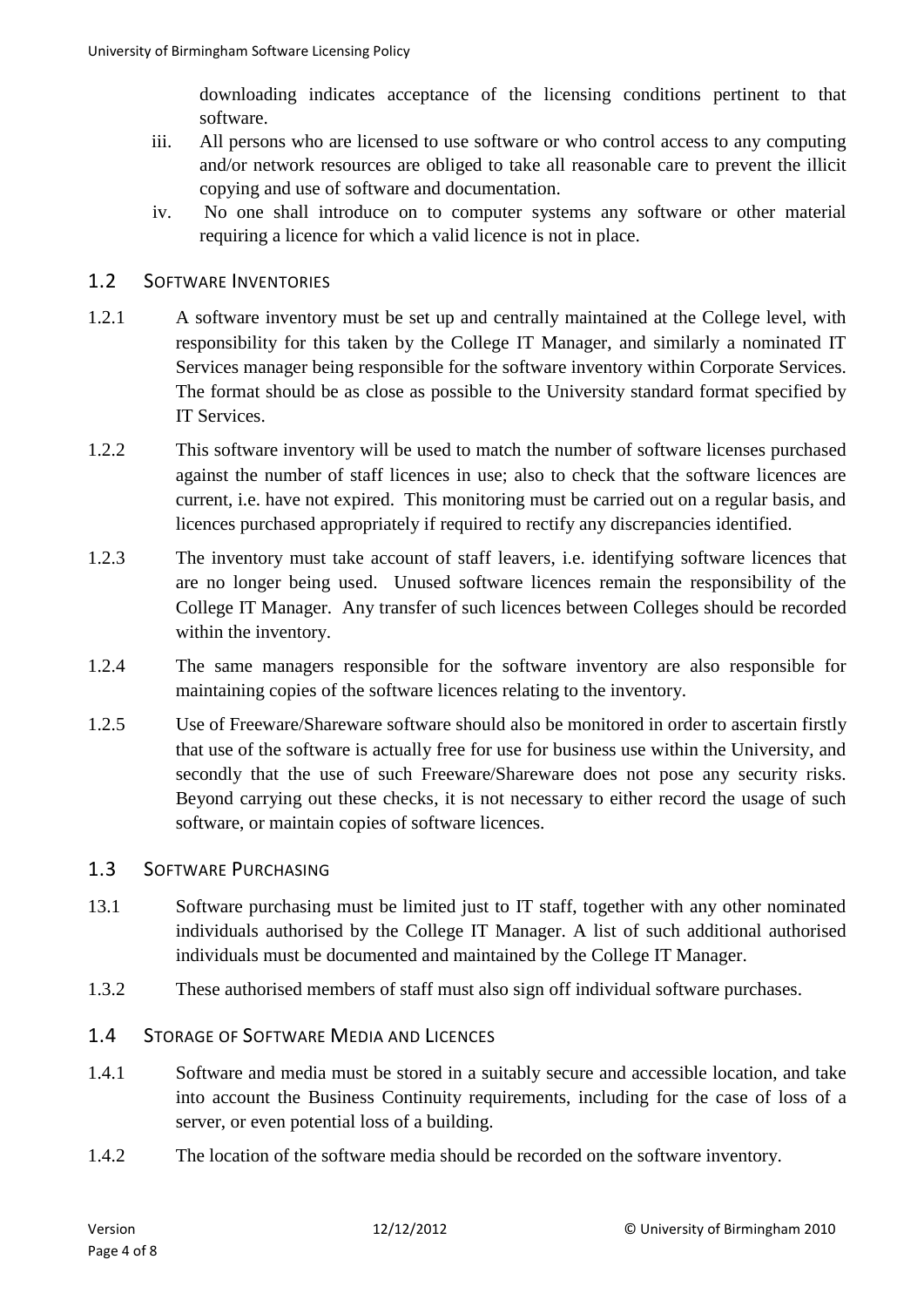- 1.4.3 Similar consideration must be given to software which has been electronically downloaded, and it should be stored on an appropriate server. A hard copy of the licence or certificate should also be stored.
- <span id="page-4-0"></span>1.5 AUTHORISED INSTALLATION OF SOFTWARE
- 1.5.1 Only authorised IT Staff within IT Services or College IT support staff are permitted to undertake installation of software. Other non-IT staff will be permitted to undertake installation of software only if authorised on the exception list maintained by the College IT Manager (or equivalent).
- 1.5.2 The same IT installation staff (or other staff specifically authorised to install software) are also responsible for ensuring that the software which they are installing is appropriately licensed and recorded in the relevant software inventory.

#### <span id="page-4-1"></span>1.6 SOFTWARE AUDIT AND USE OF AUDIT TOOLS

- 1.6.1 Wherever possible, access to the use of software by individuals should be controlled by Active Directory, thereby enabling both potentially automatic distribution of software applications, as well as automated use of audit tools
- 1.6.2 Support staff, either in IT services centrally, or within Colleges, have the responsibility for using these automated audit tools to ensure compliance by the University, i.e. confirmation that the number of licences held corresponds with the actual number of users of the software as specified by the licence conditions.
- 1.6.3 An exception list of those devices which are excluded from such an audit must be specified at the College level, e.g. laptops and devices on the wireless network.
- 1.6.4 All University workstations and servers must have the standard corporate tools installed on them as part of their build to enable the software monitoring to take place. Any exception to this must be authorised and documented at the College level.
- 1.6.5 If suitable automated tracking software is available, support staff should use this in order to identify any software which may no longer be required within the University, with a view to either re-utilising such software, or arranging for its disposal if redundant.

#### <span id="page-4-2"></span>1.7 DISPOSAL OF SOFTWARE

1.7.1 When permanently disposing of equipment containing storage media, all licensed software must be irretrievably deleted either before the equipment is moved off-site, or by utilising an approved 3rd party off-site service.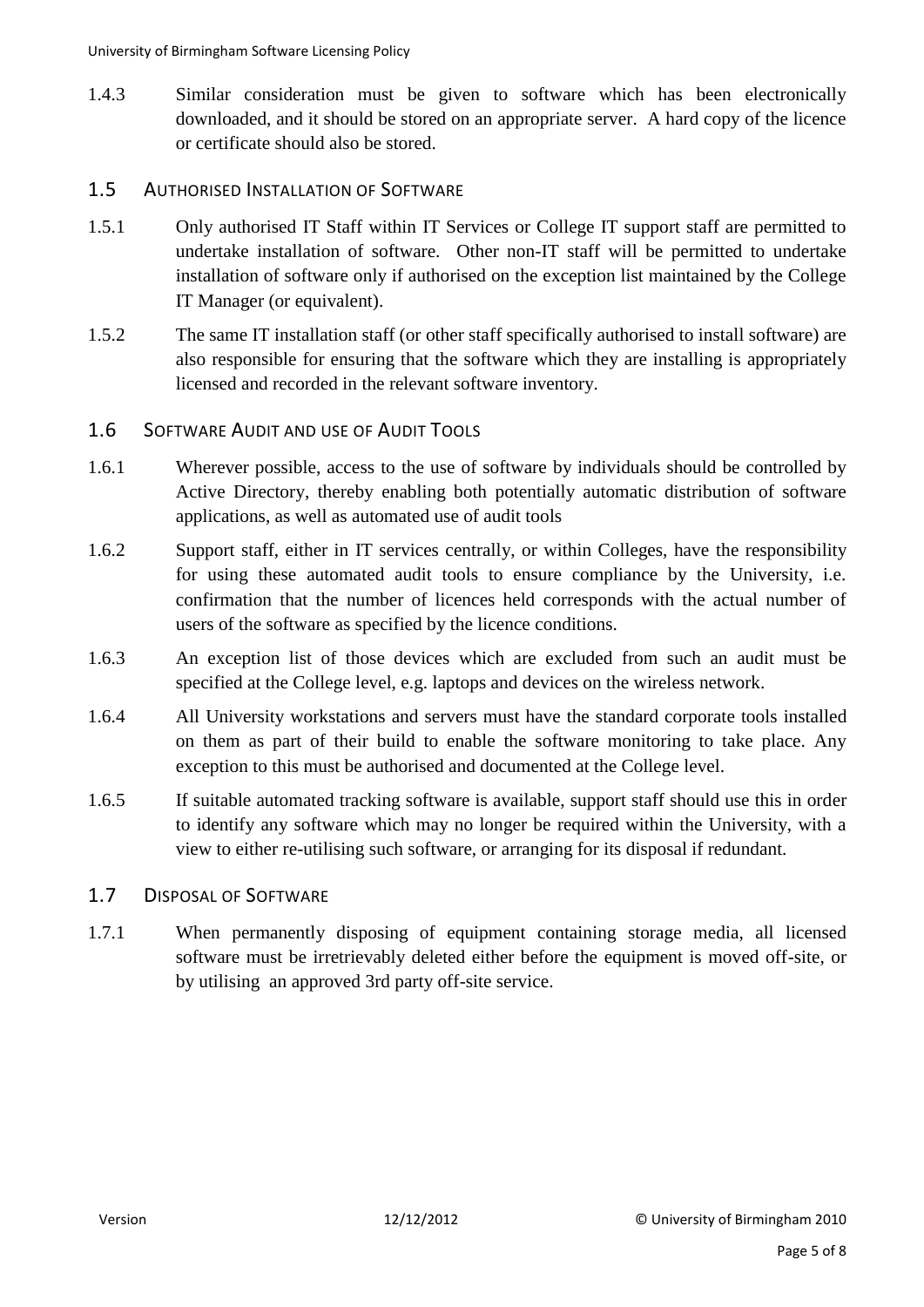### <span id="page-5-0"></span>2. RESPONSIBILITIES OF STAFF

#### <span id="page-5-1"></span>2.1 COLLEGE IT MANAGER

Responsibilities of the College IT Manager in respect of software licensing staff can be summarised as follows:

- Maintaining a University/College list of approved/supported software.
- Maintaining a University/College list of prohibited software.
- Maintaining a software inventory for the College (or Corporate Services).
- Maintaining copies of the software licences relating to the inventory.
- Ensuring that IT support staff carry out a regular automated audit of software in use on workstations.

#### <span id="page-5-2"></span>2.2 **IT SERVICES STAFF AUTHORISED TO INSTALL SOFTWARE**

Responsibilities of IT Services staff authorised to install software in respect of software licensing can be summarised as follows:

- Ensuring, with the user, that software being used on the workstation is licensed, and approved/not prohibited.
- Ensuring, with the user, that they are complying with the conditions of the software licence.
- Ensuring that the installed software is recorded in the software inventory.

#### <span id="page-5-3"></span>2.3 UNIVERSITY STAFF USING WORKSTATIONS

Responsibilities of University staff using workstations in respect of software Licensing can be summarised as follows:

- Ensuring that software being used on the workstation is licensed, and approved/not prohibited.
- Ensuring that they are complying with the conditions of the software licence.
- Disposing of redundant software appropriately.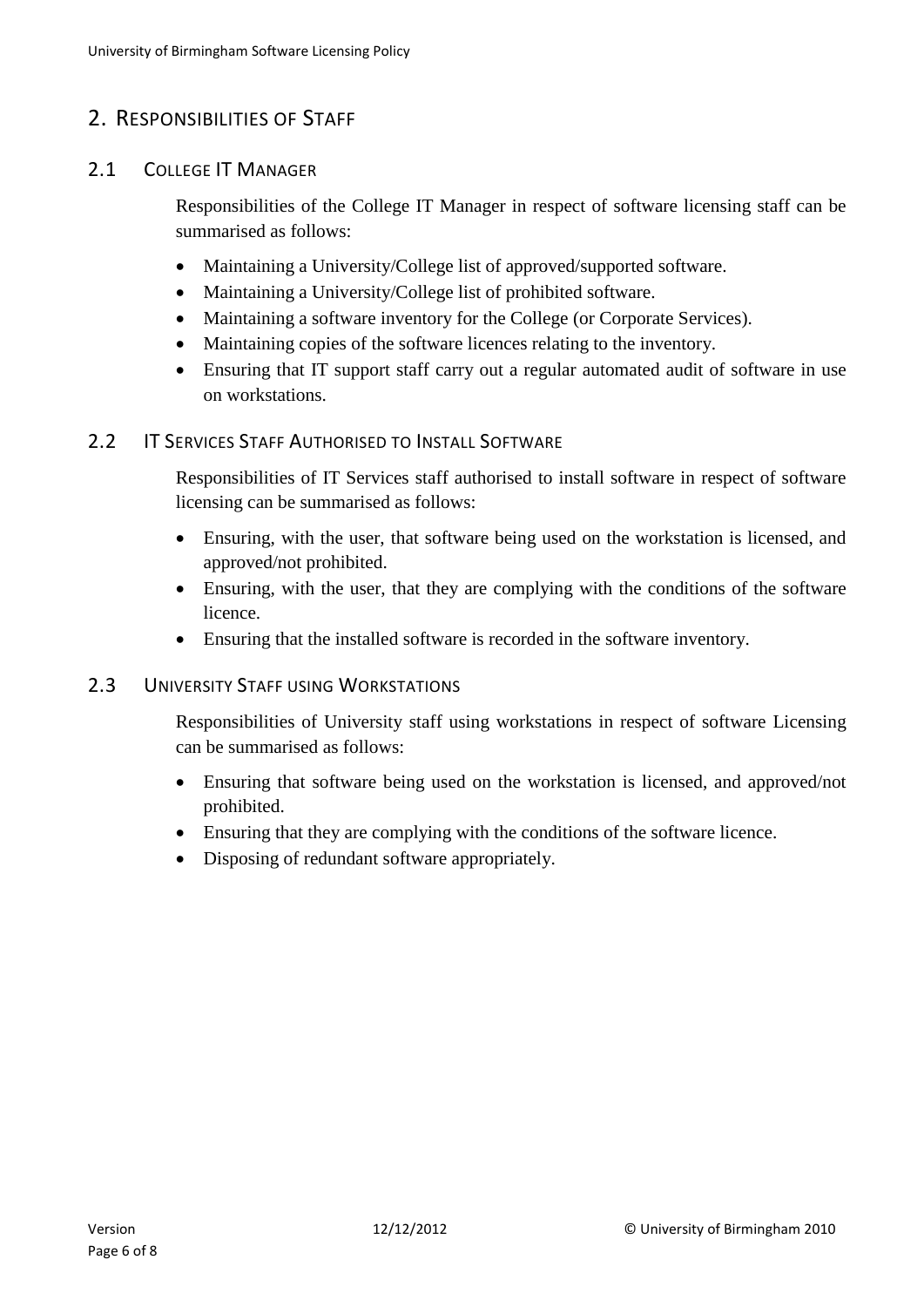# <span id="page-6-0"></span>**GLOSSARY**

| <b>Active Directory</b>     | Microsoft Active Directory software – the enterprise directory<br>system used mainly for security.                                                                                                                                                                                                             |
|-----------------------------|----------------------------------------------------------------------------------------------------------------------------------------------------------------------------------------------------------------------------------------------------------------------------------------------------------------|
| Hardware                    | Computing and telecommunications devices including PCs,<br>servers, routers, switches, disk units, modems etc.                                                                                                                                                                                                 |
| <b>Information Asset</b>    | An Information Asset is defined as a computer system, service,<br>facility, application, software, data, database, proprietary<br>knowledge, experience, insight, etc., which has value to the<br>University. The term encompasses all information content that<br>requires protection against security risks. |
|                             | Information Assets governed by this Policy may legally belong<br>to the University, or to a third party but placed in the<br>University's care or custodianship (such as personal data).                                                                                                                       |
| <b>Information Security</b> | General term for the risk management activity involving the<br>implementation, operation and maintenance of controls<br>designed to meet business requirements for confidentiality,<br>integrity and availability of information assets by preventing<br>incidents and/or minimising impacts.                  |
| <b>ISMS</b>                 | Information Security Management System – the overall<br>framework security comprising governance, policies, standards,<br>procedures, guidelines, and other processes through which<br>information security is directed and controlled.                                                                        |
| <b>ISSG</b>                 | Information Security Steering Group – the University IT<br>governance body responsible for information security.                                                                                                                                                                                               |
| Service                     | A defined set of functionality and information provided by one<br>or more systems                                                                                                                                                                                                                              |
| System                      | A collection of elements organised for a defined purpose or<br>objective. Systems consist of hardware, software, information,<br>and human assets.                                                                                                                                                             |
| Workstation                 | An end-user computing device such as a PC, laptop, tablet or<br>smartphone used to access resources over the University<br>network.                                                                                                                                                                            |